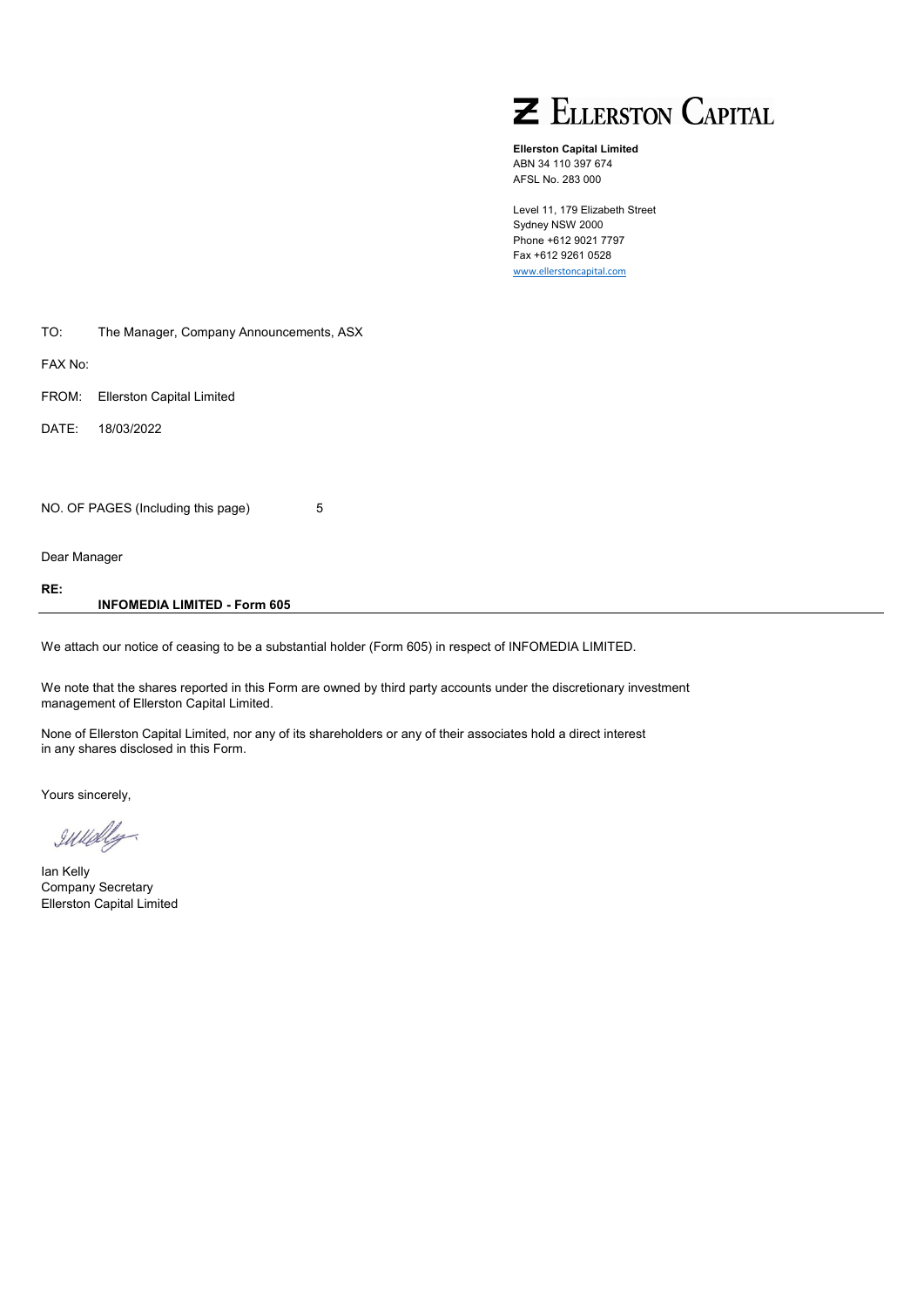### **Form 605 Corporations Act 2001 Section 671B**

| Notice of ceasing to be a substantial holder |                          |  |  |
|----------------------------------------------|--------------------------|--|--|
| To Company Name/Scheme                       | <b>INFOMEDIA LIMITED</b> |  |  |
| ACN/ARSN/ARBN                                | ACN 003 326 243          |  |  |
|                                              |                          |  |  |
| 1. Details of substantial holder (1)         |                          |  |  |

| Name                                            | Ellerston Capital Limited (Primary Person), and its associates being those persons listed in Annexure B |            |
|-------------------------------------------------|---------------------------------------------------------------------------------------------------------|------------|
| ACN/ARSN (if applicable)                        | ACN 110 397 674                                                                                         |            |
|                                                 |                                                                                                         |            |
| The holder ceased to be a substantial on        |                                                                                                         | 17/03/2022 |
| The previous notice was given to the company on |                                                                                                         | 13/09/2021 |
| The previous notice was dated                   |                                                                                                         | 13/09/2021 |

#### **2. Changes in relevant interests**

Particulars of each change in, or change in the nature of, a relevant interest (2) of the substantial holder or an associate (3) in voting securities of the company or scheme, since the substantial holder was last required to give a substantial holding notice to the company or scheme are as follows:

| Date of change | Person whose relevant<br>interest changed | Nature of change<br>(4) | Consideration given in<br>relation to change (5) | Class (6) and<br>number of<br>securities affected | Person's votes affected |
|----------------|-------------------------------------------|-------------------------|--------------------------------------------------|---------------------------------------------------|-------------------------|
| See Annexure A | See Annexure A                            | See Annexure A          | See Annexure A                                   | See Annexure A                                    | See Annexure A          |

### **3. Changes in association**

The persons who have become associates (3) of, ceased to be associates of, or have changed the nature of their association (7) with, the substantial holder in relation to voting interests in the company or scheme are as follows:

| Name and ACN/ARSN (if applicable) | Nature of association |
|-----------------------------------|-----------------------|
| N/A                               |                       |

#### **4. Addresses**

The addresses of persons named in this form are as follows:

| <b>Name</b>              | <b>Address</b>                                                                               |
|--------------------------|----------------------------------------------------------------------------------------------|
| See annexure             | The Substantial Shareholder - c/- Level 11, 179 Elizabeth<br>Street, Sydney, NSW, 2000       |
|                          | The entities listed in Annexure $A - c$ Level 11, 179<br>Elizabeth Street, Sydney, NSW, 2000 |
| <b>INFOMEDIA LIMITED</b> | 3 Minna Close, BELROSE, NSW, 2085                                                            |

## **Signature**

| print name lan Kelly | capacity | <b>Company Secretary</b> |
|----------------------|----------|--------------------------|
| IWHelly<br>sign here | date     | 18/03/2022               |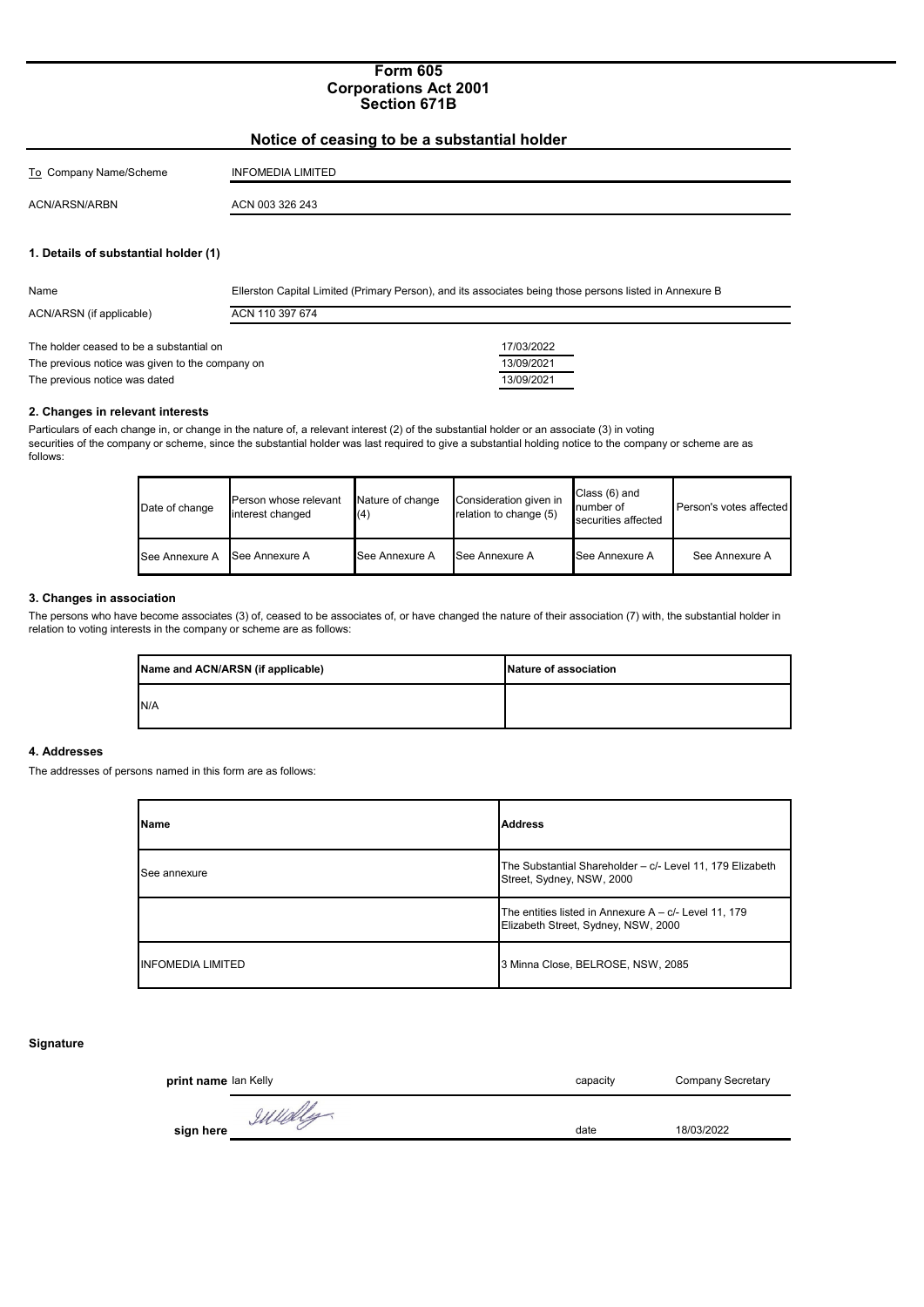# **INFOMEDIA LIMITED ACN 003 326 243**

*This is Annexure A of 1 pages referred to in Form Form 605 Notice of ceasing to be a substantial holder.*

| Signature  |           |          |                          |
|------------|-----------|----------|--------------------------|
| print name | lan Kelly | capacity | <b>Company Secretary</b> |
| sign here  | IWelly    | date     | 18/03/2022               |

| Date of Change | Person whose relevant<br>interest changed | Natures of change (4) | Consideration give in<br>relation to change (5) | Class (6) and number of<br>securities affected | Persons's votes<br>affected |
|----------------|-------------------------------------------|-----------------------|-------------------------------------------------|------------------------------------------------|-----------------------------|
| 17/03/2022     | Primary Person                            | Sell                  | \$11,116,714.05                                 | 10,234,603 Securities                          | 10,234,603                  |
| 4/03/2022      | Primary Person                            | Sell                  | \$1,519,139.90                                  | 1,000,220 Securities                           | 1,000,220                   |
| 3/03/2022      | <b>Primary Person</b>                     | Sell                  | \$762,592.27                                    | 537,758 Securities                             | 537,758                     |
| 2/03/2022      | <b>Primary Person</b>                     | Sell                  | \$257,230.38                                    | 182,110 Securities                             | 182,110                     |
| 18/02/2022     | <b>Primary Person</b>                     | Sell                  | \$751,250.00                                    | 500,000 Securities                             | 500,000                     |
| 7/02/2022      | Primary Person                            | Sell                  | \$16,010.98                                     | 10,499 Securities                              | 10,499                      |
| 2/02/2022      | <b>Primary Person</b>                     | Sell                  | \$108,325.00                                    | 70,000 Securities                              | 70,000                      |
| 24/01/2022     | <b>Primary Person</b>                     | Sell                  | \$2,317,500.01                                  | 1,500,000 Securities                           | 1,500,000                   |
| 1/11/2021      | <b>Primary Person</b>                     | Buy                   | -\$665,528.59                                   | 481,395 Securities                             | 481,395                     |
| 29/10/2021     | Primary Person                            | Buy                   | -\$715,623.04                                   | 518,605 Securities                             | 518,605                     |
| 25/10/2021     | Primary Person                            | Buy                   | -\$349,825.00                                   | 250,000 Securities                             | 250,000                     |
| 22/10/2021     | <b>Primary Person</b>                     | Buy                   | -\$1,081,875.00                                 | 750,000 Securities                             | 750,000                     |
| 19/10/2021     | Primary Person                            | Buy                   | -\$1,434,750.01                                 | 1,000,000 Securities                           | 1,000,000                   |
| 12/10/2021     | <b>Primary Person</b>                     | Buy                   | -\$89,607.78                                    | 54,496 Securities                              | 54,496                      |
| 11/10/2021     | <b>Primary Person</b>                     | Buy                   | -\$12,330.78                                    | 7,480 Securities                               | 7,480                       |
| 7/10/2021      | Primary Person                            | Buy                   | -\$30,351.53                                    | 18,632 Securities                              | 18,632                      |
| 6/10/2021      | <b>Primary Person</b>                     | Buy                   | -\$167,545.76                                   | 100,417 Securities                             | 100,417                     |
| 30/09/2021     | Primary Person                            | Buy                   | -\$30,665.21                                    | 17,535 Securities                              | 17,535                      |
| 29/09/2021     | Primary Person                            | Buy                   | -\$27,094.31                                    | 15,758 Securities                              | 15,758                      |
| 24/09/2021     | Primary Person                            | Buy                   | -\$81,718.23                                    | 48,030 Securities                              | 48,030                      |
| 23/09/2021     | Primary Person                            | Buy                   | -\$610.47                                       | 365 Securities                                 | 365                         |
| 22/09/2021     | <b>Primary Person</b>                     | Buy                   | -\$52,783.09                                    | 32,175 Securities                              | 32,175                      |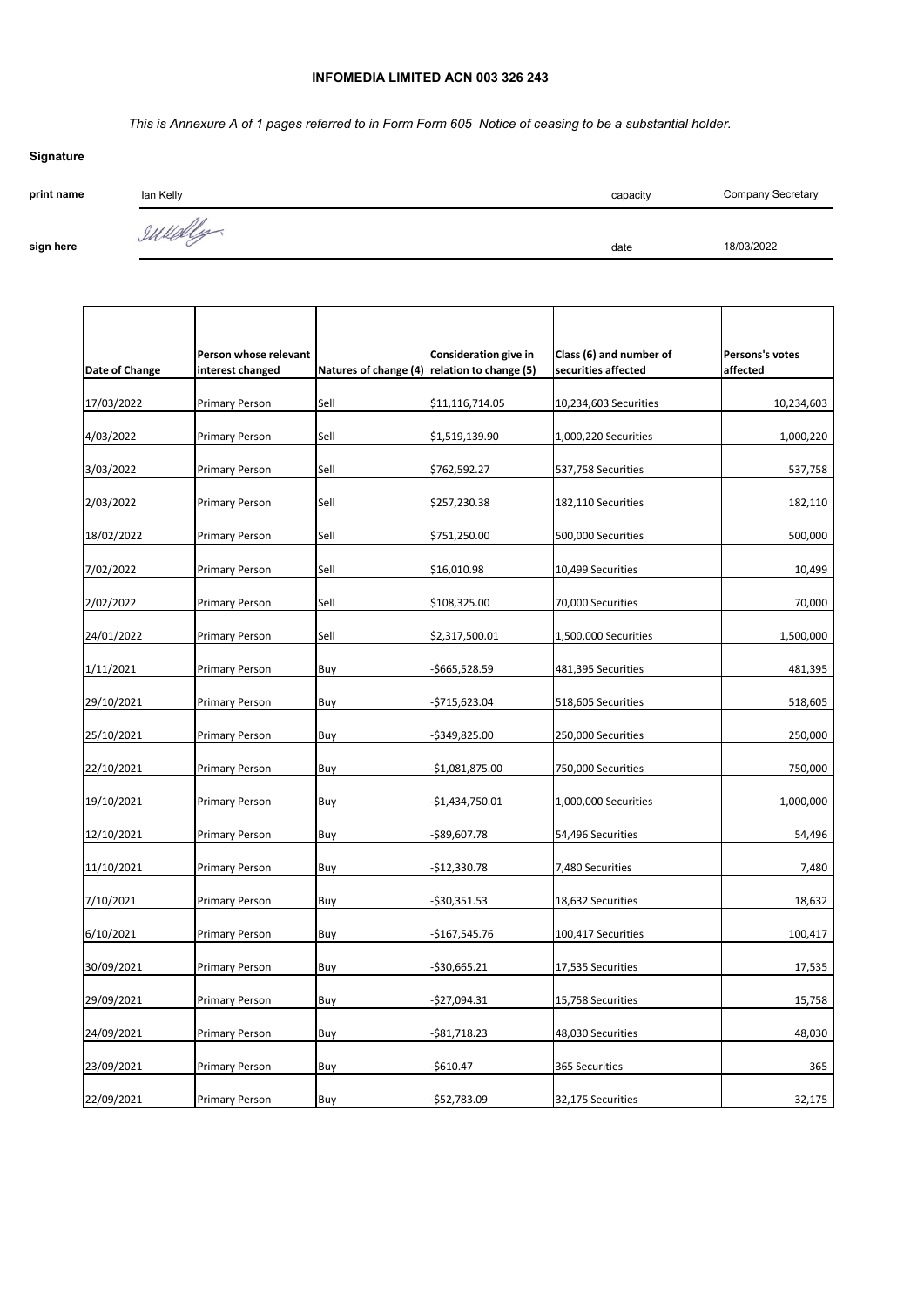## **INFOMEDIA LIMITED ACN 003 326 243**

*This is Annexure B of 3 pages referred to in Form Form 605 Notice of ceasing to be a substantial holder.*

# **Signature**

| print name | lan Kelly | capacity | Company<br>Secretary |
|------------|-----------|----------|----------------------|
| sign here  | sullely   | date     | 18/03/2022           |

The following entities represent the Passive Substantial Holders. Each is a related body corporate of the Principal Person or a person that controls a related body corporate of the Principal Person and so an associate of the Primary Person under section 12(2)(a) of the Corporations Act, and therefore a substantial holder in the Company.

| PARTY/ENTITY NAME                              | <b>AUSTRALIAN</b>  |
|------------------------------------------------|--------------------|
|                                                | <b>COMPANY NO.</b> |
| Bareage Pty Ltd                                | 060 526 865        |
| <b>Cairnton Holdings Limited</b>               | 008 394 134        |
| Cairnton Pty Ltd                               | 001 735 075        |
| Castwo Pty Ltd                                 | 084 494 520        |
| Cavalane Holdings Pty Ltd                      | 080 695 754        |
| Chermon Pty Ltd                                | 123 039 305        |
| <b>Conpress Holdings Pty Ltd</b>               | 088 047 974        |
| <b>Conpress Securities Pty Limited</b>         | 160 602 853        |
| <b>Consolidated Custodians Pty Ltd</b>         | 008 394 492        |
| Consolidated Gaming Pty Ltd                    | 071 513 409        |
| Consolidated Press (Finance) Pty Ltd           | 001 557 035        |
| Consolidated Press (Finance) II Pty Ltd        | 603 295 834        |
| Consolidated Press (Finance) III Pty Ltd       | 604 881 030        |
| Consolidated Press Financial Services Pty Ltd  | 008 457 869        |
| <b>Consolidated Press Holdings Pty Limited</b> | 008 394 509        |
| <b>Consolidated Press Investments Pty Ltd</b>  | 000 089 118        |
| Consolidated Press Property Pty Ltd            | 004 160 703        |
| CPH Capital Pty Ltd                            | 096 130 899        |
| CPH Crown Holdings Pty Limited                 | 603 296 804        |
| CPH Direct Investments Pty Ltd                 | 122 328 652        |
| <b>CPH Gaming I Pty Limited</b>                | 603 295 674        |
| <b>CPH Gaming II Pty Limited</b>               | 603 295 923        |
| <b>CPH Gaming III Pty Limited</b>              | 603 296 162        |
| <b>CPH Gaming IVA Pty Limited</b>              | 603 296 537        |
| CPH Gaming IVB Pty Limited                     | 603 296 546        |
| CPH (Ellerston Leisure) Holdings Pty Limited   | 608 726 334        |
| CPH S.One Holdings Pty Limited                 | 603 297 927        |
| CPH S.One I Pty Limited                        | 603 297 310        |
| <b>CPH Zhaopin Holdings Pty Limited</b>        | 603 298 719        |
| CPH Zhaopin Holdings I Pty Limited             | 603 298 344        |
| <b>CPH Zillow Holdings Pty Limited</b>         | 603 300 090        |
| CPH Zillow Holdings I Pty Limited              | 603 299 074        |
| <b>ECS Investment Partners Pty Ltd</b>         | 166 264 375        |
| EC Ventures GP Pty Limited                     | 606 074 864        |
| <b>Ellerston Capital Limited</b>               | 110 397 674        |
| Ellerston Opportunities Pty Ltd                | 150 851 666        |
| Hoyts Cinemas Operations Pty Ltd               | 006 530 347        |
| Jaslib Pty Ltd                                 | 065 059 458        |
| Jasopt Pty Ltd                                 | 065 064 164        |
| Manoc Developments Pty Ltd                     | 137 556 524        |
| Northkom Pty Ltd                               | 082 885 961        |
| Northkom I Pty Limited                         | 604 022 899        |
| <b>Ridgegate Proprietary Limited</b>           | 058 139 923        |